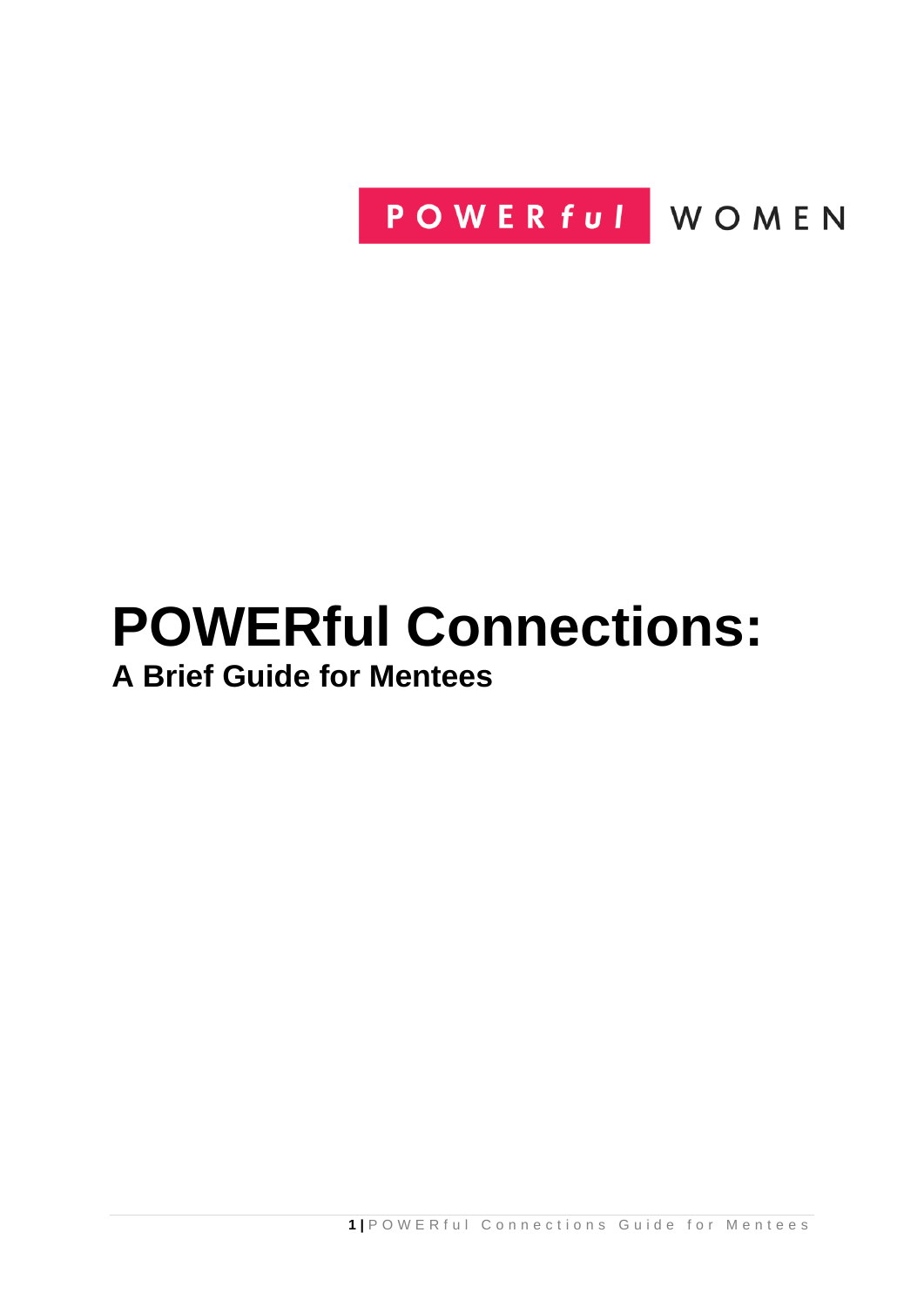## **Contents**

### **Foreword from Baroness Verma**

**Introduction** 

- What is POWERful Connections?
- About this guide

### Applying to join POWERful Connections

- Who can apply?
- Your commitment
- Making your application
- Nominating a proposer
- What could you work on with a POWERful connection?
- What happens next?

Working together - roles and expectations

- What can you expect from your POWERful Connections mentor?
- What you should not expect
- What will your POWERful Connections mentor expect from you?

### Getting started

- The first meeting
- Establishing the relationship
- Setting the ground rules
- If it does not feel right...

Moving forward

- Developing your discussions
- Action planning

Wrapping it up

Resources

Contact POWERful Women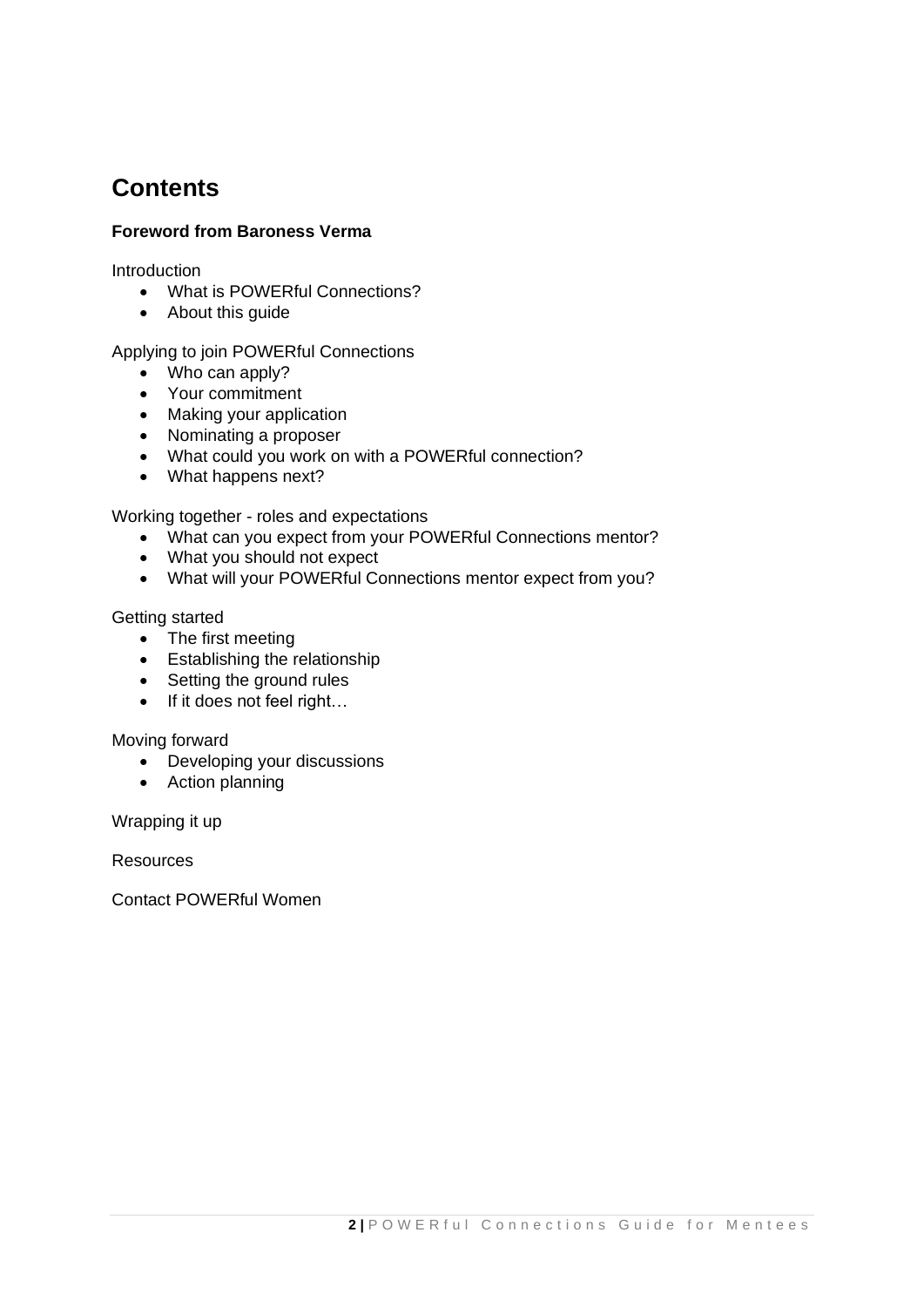### **Introduction from Baroness Sandy Verma**



It gives me great pleasure to introduce you to POWERful Women's mentoring programme, POWERful Connections.

In case you have not come across us before, POWERful Women was originally founded by myself and Laura Sandys in June 2014, when I was Parliamentary Under Secretary of State at the Department of Energy & Climate Change. A little while after

arriving at DECC in 2012 I found myself wondering: where are all the women and why is it that so few seem to be reaching the top of the energy sector?

As time went by, I found that many others, across the industry and across the political spectrum, shared this growing concern. Since launching, the initiative has continued to build momentum. Many people like yourselves recognise that, in order to face the challenges of the future, and meet our obligations to the public and society, the energy sector needs to have a better gender balance. So that we can have the right people, with the right talents in the right places.

POWERful Connections aims to help women navigate their way to the top table and overcome the barriers to progression. It does this by matching aspiring future leaders with the most senior and influential people in the sector – CEOs, board members, executive directors: our "POWERful Connections" - who provide guidance and support over a six – nine-month period.

Our hope is that the programme will play a part in changing the energy sector in a way that is long-lasting and to the benefit of everyone. We hope that those taking part will enjoy and learn from the experience and that the programme will help our mentees to take forward their next steps towards the top table.

We are looking forward to hearing your feedback so that we can continuously improve the programme and to seeing the careers of our mentees develop. If you are not involved in POWERful Connections now, but want to be in the future, please do get in touch!

S. Jeff

**Baroness Verma**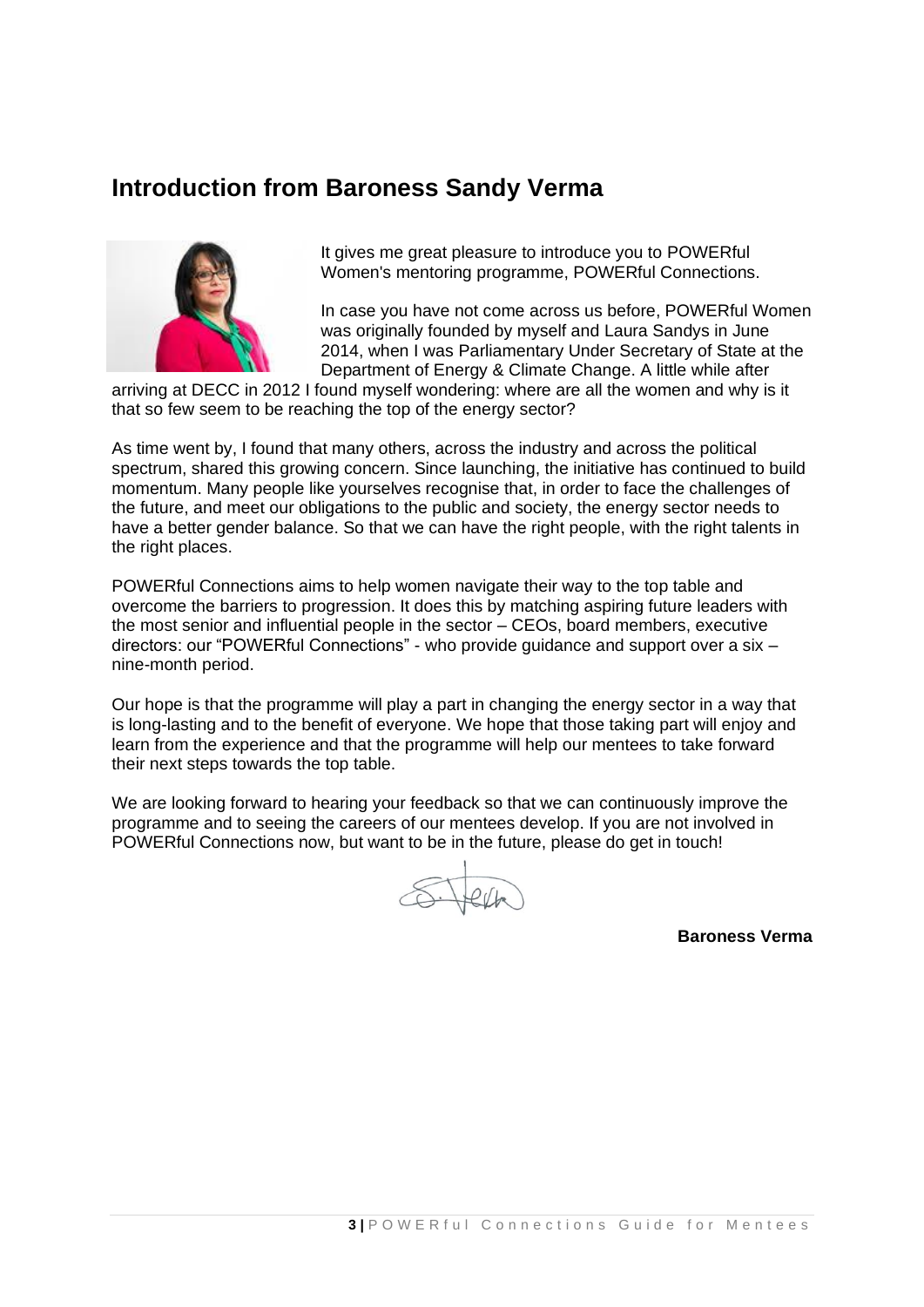### **Introduction**

### *What is POWERful Connections?*

A key element of the POWERful Women initiative, POWERful Connections pairs some of the most influential people working in energy today (our 'POWERful Connections') with female professionals who are aspiring to move into senior leadership positions within the next 5 years.

It aims to give leaders of the future support in taking their next steps by giving them one-toone time with those who have already trodden the same path and are now at energy's top table. Powerful Connections is about matching the experience of one person with the potential of another.

Applicants to the programme will need to identify the areas of their career progression and personal development they want to work on with a Powerful Connection. They will also need to be prepared to 'own' the process, making sure that they use the time on the programme well by preparing in advance for meetings, coming with ideas and taking time to reflect on the issues and action points coming up in discussions. They will need to be open and honest about strengths and weakness and willing to be challenged on their current thinking and approach to career development. The aim is to help equip them with some of the tools they will need to move on to the next stage in their career, and an action plan for taking their next steps.

POWERful Connections is not a 'traditional' mentoring programme – those who are partnered under the scheme will usually meet three or four times over the six-to-nine-month period, and so the relationships we are setting up will be short term (though we hope that those involved will want to stay connected). However, for ease of reference and clarity about the nature of the relationship we have stuck with the term's 'mentor' and 'mentee' throughout the guide.

### *About this guide*

This guide describes how POWERful Connections works. It gives guidance on who does what and when, as well as explaining what we think POWERful Connections should be about for participants and the value we hope they will get from it.

We know that many of those joining POWERful Connections will have previous experience of mentoring or being mentored, coaching, or being coached, challenged, or supported by others. For this reason, we have kept this guide brief, and structured it in a way that will hopefully give you guidance where you need it but allow you to dip in and out where you are simply looking for clarification or ideas. We hope that it will provide you with a useful structure for working together.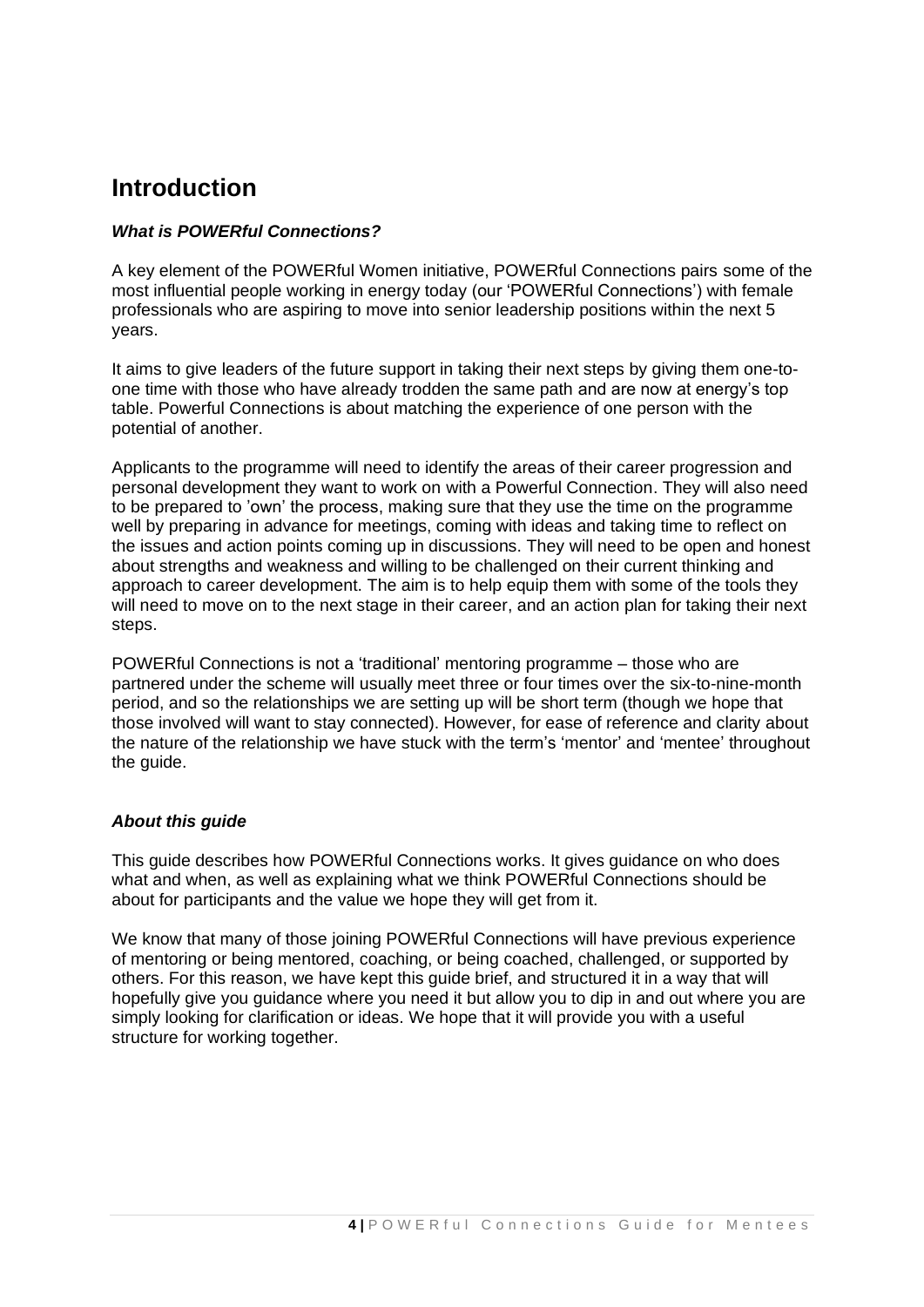# **Applying to join POWERful Connections**

### *Who can apply?*

You can apply to be mentored under the POWERful Connections programme if you are a woman currently working in energy and intend to continue to develop your career in the sector.

You will need to

- have a minimum of 15 years' work experience, at least 5 years of which has been in energy
- already hold a senior management position in energy, and
- aspire to become a director, board member, or take on some other senior leadership position within the next five years or so.

#### *Your commitment*

POWERful Connections presents you with a unique chance to look at yourself honestly, explore your thinking on your next steps, explore real or perceived hurdles and opportunities, working with one of the most senior and experienced people in energy.

This is a significant opportunity and so, if you are thinking of applying, you will need to make a commitment to the scheme from the outset. You will need to show that you have thought carefully about the areas you would like to develop and what benefit you will get from collaborating with a mentor.

As POWERful Connections is about achieving real change, you will need to agree to work on an action plan on your next steps after the scheme has ended. You will also be asked to make a commitment to in turn mentor at least one other woman in energy within 12 months of completing the scheme and provide us with an update on how your career has developed.

We hope that you will also participate in the POWERful Women network, signing up to our LinkedIn pages, getting involved, and promoting POWERful Women and POWERful Connections to others.

#### *Making your application*

To apply to join POWERful Connections, you will need to complete the *Mentee application and profile form.*

The form asks about your experience to date, where you hope to be in five years and the areas you would like to work on with a POWERful Connections mentor. It also asks you to provide an up-to-date CV and/or LinkedIn profile.

#### *Nominating a proposer*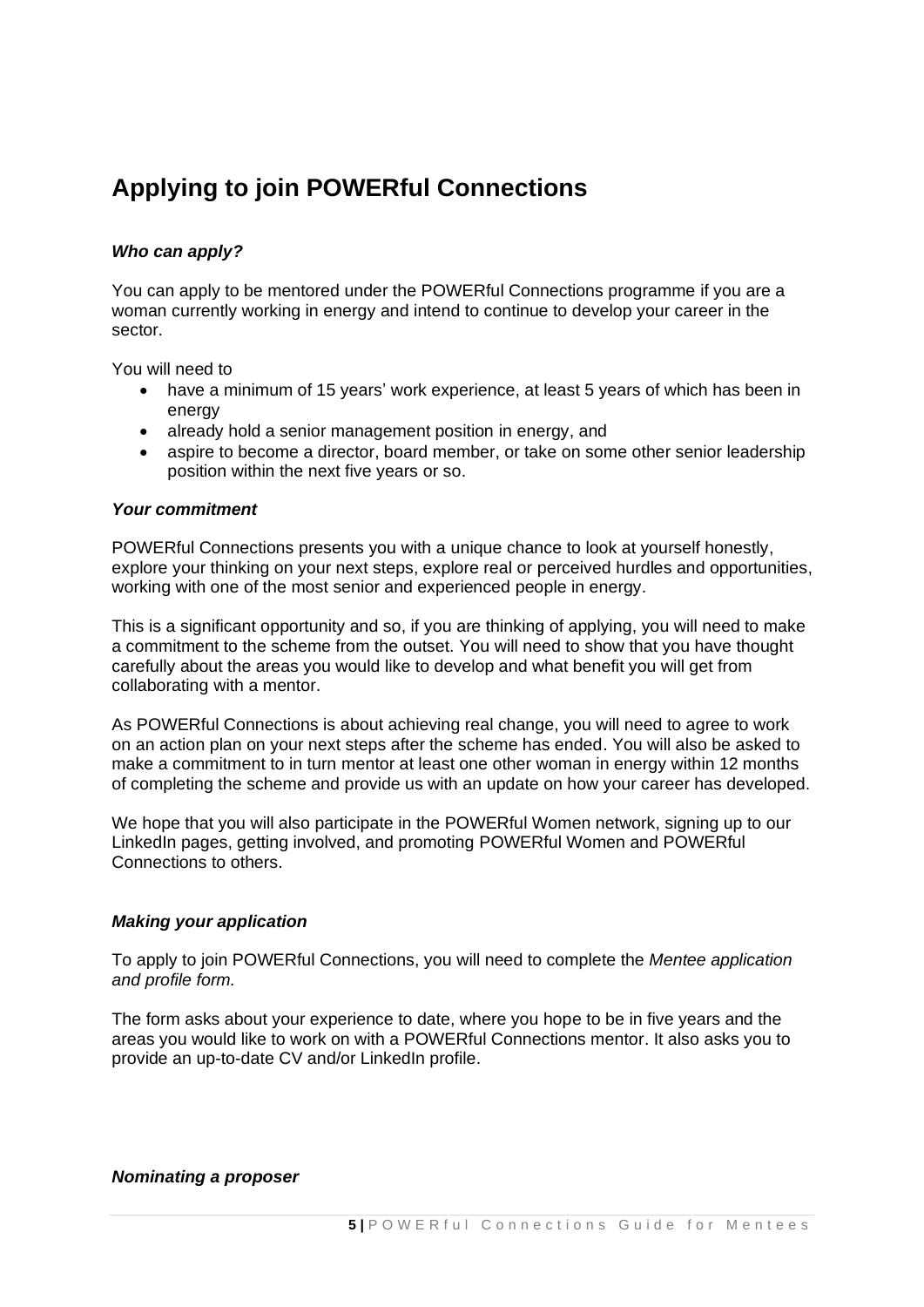The application form asks you to provide details of a proposer. This should be able to know you well, your work and your potential.

Your nominated proposer should preferably be your line manager or, if you prefer, a more senior colleague or outside sponsor who is able to know you well. Your proposer will be endorsing your application, so they will need to read it and sign it.

Some mentees may be applying to POWERful Connections having been specifically put forward by an employer, but if you are applying to the scheme independently, you should advise your employer of this and provide them with a copy of this booklet.

#### *What could you work on with a POWERful Connection?*

The topics for discussion will be up to you to decide, working with your POWERful Connection mentor - and chances are they will evolve over time as your relationship develops and you begin to develop new perspectives and strategies and reframe your way forward.

However, we do ask that you come to POWERful Connections with some ideas about the areas you would like to work on, and so you are asked to tell us about your current thinking in the application form. Please try to explain your current position and why these areas are important to you rather than simply providing a list.

Areas you would like to work on with a POWERful Connection might include some of the following

• **Career decisions**

Clarifying and prioritising your career aspirations and positioning yourself for moving forward; developing your skillset; moving out of your comfort zone; developing the experience and track record required for board level positions

- **Promoting yourself**: Developing your network; promoting your brand; ways of creating opportunities and making an impact beyond your immediate sphere
- **Leadership style** Developing your style as a leader and strategist
- **Working as a professional woman in the energy sector:** Strategies for steering your way through the corporate world; overcoming or reframing potential barriers and setbacks to progression; challenging stereotypes; dealing with difficult people, management dynamics and work politics

### • **Personal issues**

Overcoming personal barriers to progression and identifying opportunities; confidence; personal presentation; making an impact in the boardroom; work life balance as a senior professional; understanding your personal working style and strengths and areas for development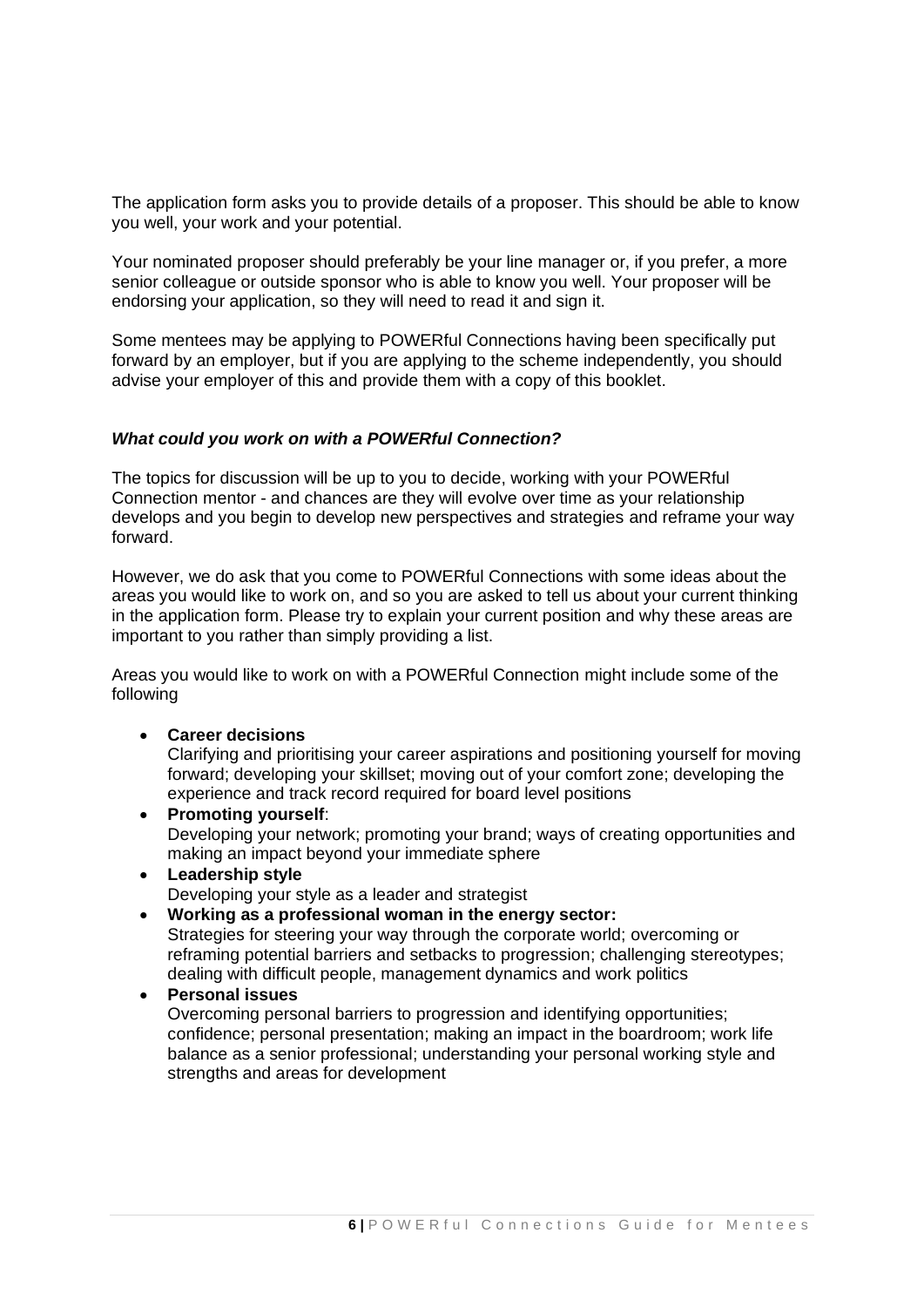#### *What happens next?*

Once we have received your mentee profile and application form, we will check that it is complete and that you are eligible for the programme. We will also contact your nominated proposer to verify their support for your application.

When we have everything, we need we will then pass a summary of your profile and CV to one or more potential POWERful Connections, with a view to obtaining a match and welcoming you to the programme.

Many of our POWERful Connections will be mentoring two people, which might include someone from their company and someone externally from outside. Where you are being mentored on an external basis, we will endeavour to match you with a mentor who works in a different sector of energy, to avoid any potential conflict of interest. We will also endeavour to match you with someone who is close geographically but please bear in mind that the nature of the sector and the scale of the scheme means that this may not always be possible.

If a POWERful Connection confirms that they feel able to support you in working on the areas you have outlined and you have confirmed you are happy with your 'match,' we will provide each of you with one another's contact details. We will also give you a little more information about your POWERful Connection and their background, and practical details about the scheme, including confirming the period over which you will be mentored.

You should then go ahead with arranging your first meeting.

If we are not able to match you immediately, we will endeavour to pair you with a mentor as soon as possible.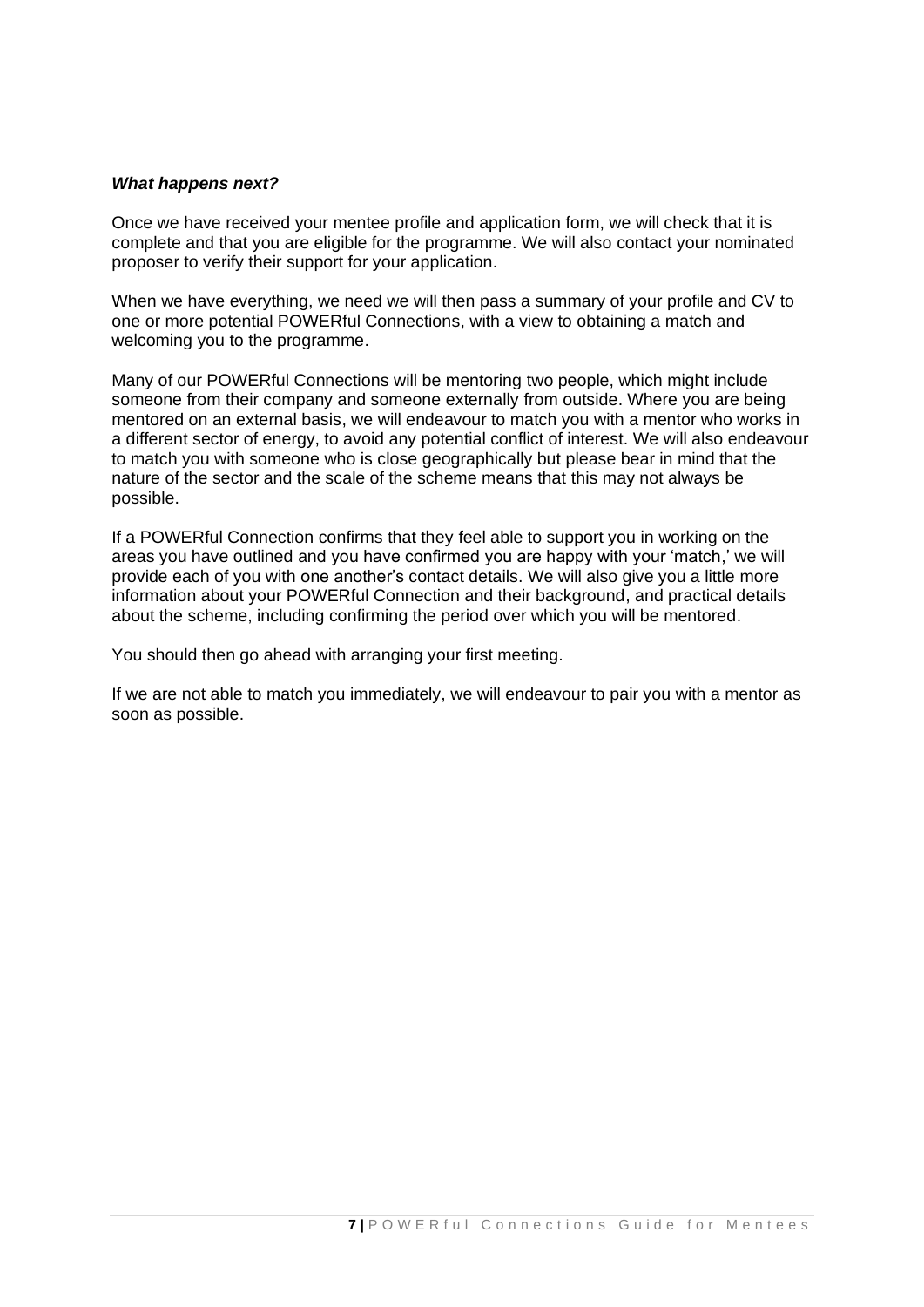## **Working together -Roles and expectations**

It is important that you understand the opportunities and limitations of your relationship with your mentor from the outset.

The groundwork for your relationship will be explored in your first meeting, and your relationship will also develop over time. However, it is important to start out with a clear understanding of what it is reasonable to expect from your POWERful Connection mentor, and what your mentor will expect from you.

### *What can you expect from your POWERful Connections mentor?*

For your mentor to

- keep all information disclosed in your meetings, and during your relationship strictly confidential
- listen to you and focus on what you are saying rather than imposing their own views
- be motivating, encouraging and constructive
- be open and honest and share their own experiences with you
- explore issues with you and where necessary, challenge you on your current thinking
- help you understand any developmental needs
- help you identify next steps to achieve your goals, and prioritise

### *What you should not expect*

For your mentor to

- have all the answers your mentor will be an experienced professional with extensive experience of the sector - but they are not the oracle! They will only be able to give you the benefits of their own knowledge and experience
- $\bullet$  tell you what to do  $-$  your mentor will help you explore issues and, where necessary, reframe your options, but the process should be 'owned' by you. The choices you make are for your development and your career: they are yours and yours alone
- do all the work your mentor is there to listen, support, guide, and challenge, to help your development as a leader, not to do all the thinking for you

### *What will your POWERful Connections mentor expect from you?*

For you to

- be committed to the process
- bring ideas to each session and come prepared so that you can both make the most of the time you have together
- reflect on what has been discussed at each meeting
- carry forward any action points you have agreed
- be open and honest about your strengths, weaknesses, successes, and failures
- recognise that moving forward may involve you taking risks or moving away from your comfort zone

It will also be your responsibility to arrange meetings. These should ideally be fixed in advance over the period you will be mentored.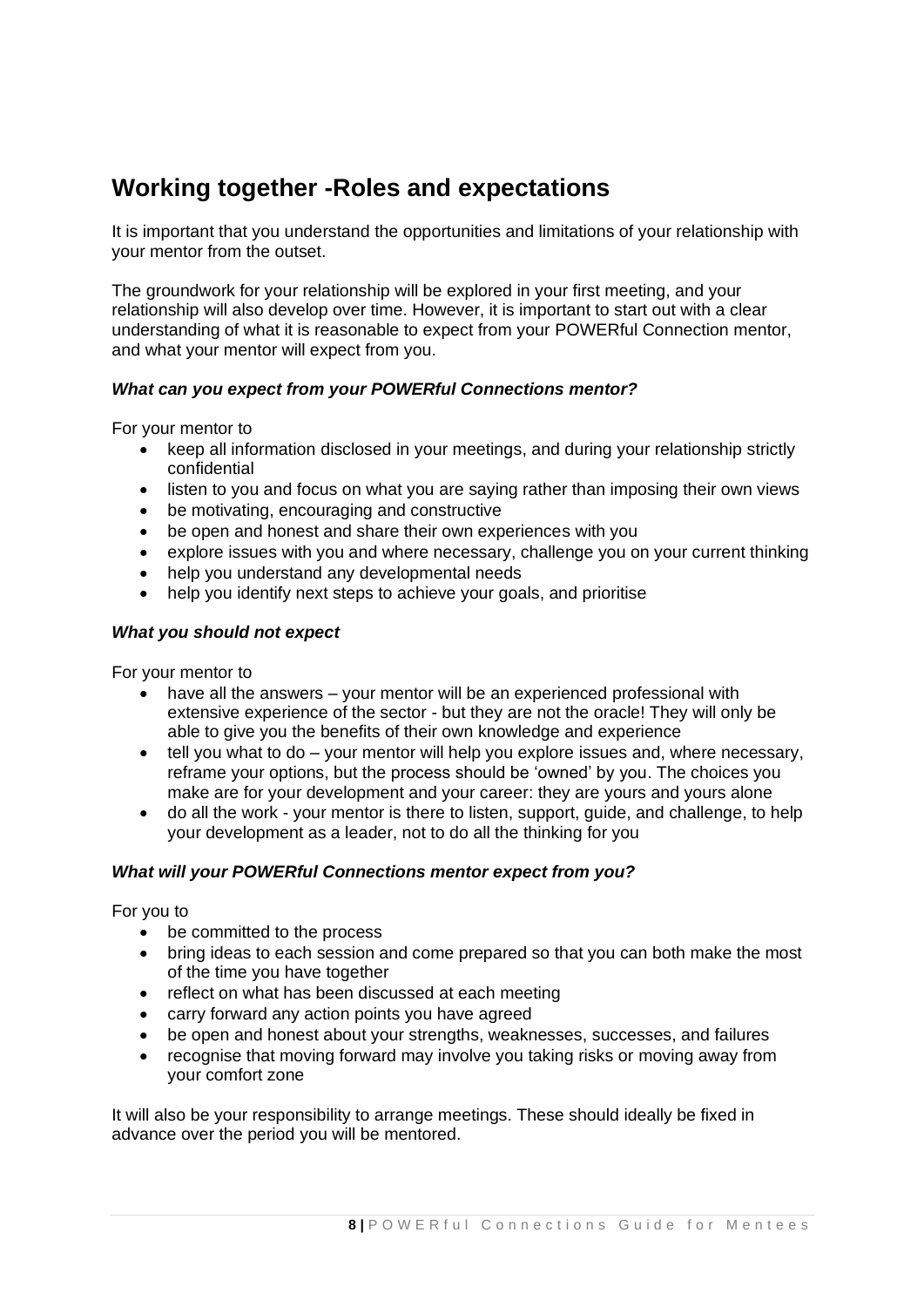Not all meetings necessarily have to be in person – virtual meetings are acceptable too. However, we recommend that you meet in person whenever you can, especially at the beginning of your relationship, as this helps with establishing rapport and feeling at ease in one another's company.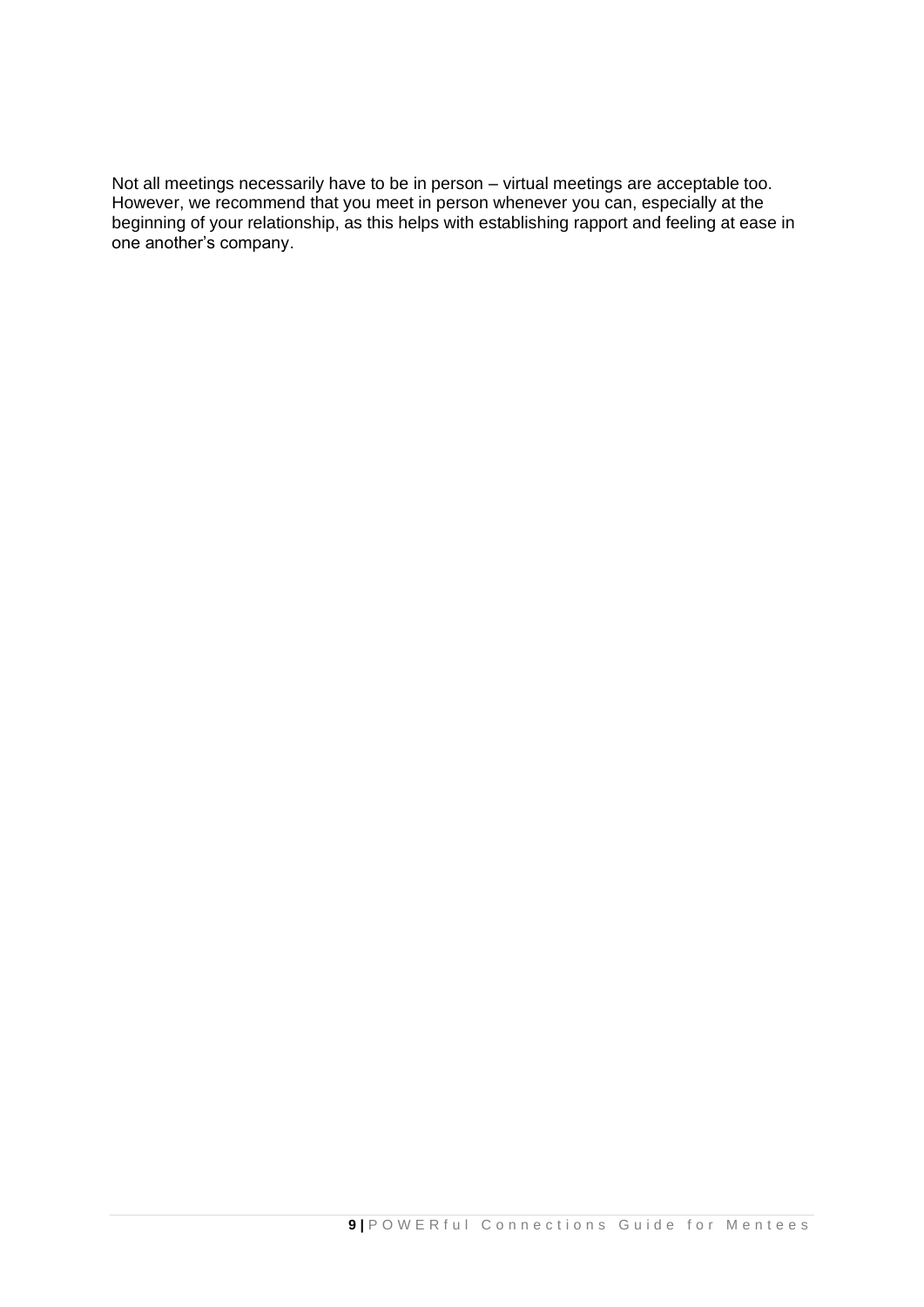### **Getting Started**

### *The first meeting*

Once you have been matched with a POWERful Connection your next step should be to arrange the first meeting. The POWERful Women team will have provided you with your mentor's contact details and any special requests from the mentor as to how best to get in touch.

The aim of the first meeting is to begin to get to know one another, set the scene and establish how you will move forward together.

### *Establishing the relationship*

Ideally you should arrange to meet in a setting where you can both relax, and you can be sure that you will not be interrupted.

As it is about starting off a new relationship, the first meeting may feel like a social occasion in nature. It should be used to find out more about one another, your backgrounds, how you got to where you are, and might include a little about your interests and passions outside your working life.

You should move on to discussing how you see your current position and where you would ideally like to get to in the next five years or so, and areas on which you have indicated you would like support and guidance. You should also discuss how you plan to work on these areas over the six to nine months of POWERful Connections.

### *Setting the ground rules*

It will be particularly important to establish some basic ground rules during your first meeting so that you are clear about the way you will work together. The mentor and mentee should discuss

• How you will work together over the coming 6-9 months.

POWERful Connections mentors have agreed to spend a few hours of their time with mentees over a 6-to-9-month period, but the scheme is not intended to be prescriptive – how this is arranged, timings and length of meetings is very much down to you and your mentor to agree.

For example, will all your discussions be in person, or virtually? How (and how often) will you communicate between meetings and how many meetings will you have? When is the best time for you to meet? How long will your meetings last?

• How you will approach issues such as confidentiality.

A good mentoring relationship depends on openness, honesty, and trust and so the simple default position should be 'what is said in the room, stays in the room.' The issues that POWERful Connections focus on are about working life and relationships,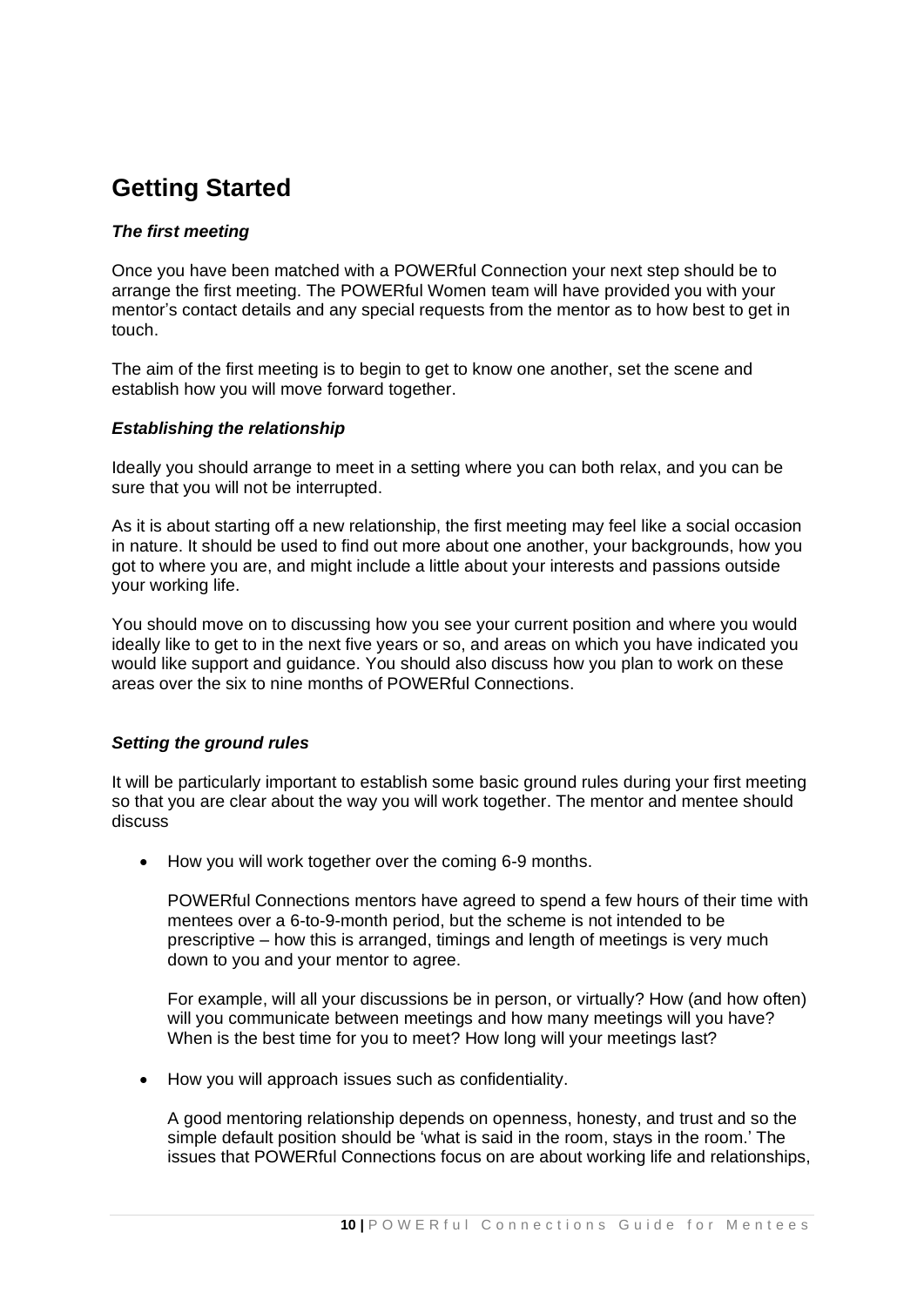personal development and effectiveness and so there should be no reason discussions should enter business sensitive areas.

At the end of the first meeting the mentee should recap on any action they have agreed to take ahead of the next meeting. You should also agree a date for your next meeting.

#### *If it does not feel right…*

Within the POWERful Connections scheme, we will do our best to match mentors and mentees who are a good 'fit.'

However, it is important that you are open and honest with one another. Having met with your mentor, it is possible that you may feel that, for one reason or another, you will not be able to work well together. An outcome of your first or early meetings may therefore be that one or both of your do not wish to move forward with a mentoring relationship. Sometimes two people do not click; this is perfectly normal and is a better outcome than struggling with a relationship that is not working.

If you have doubts about the relationship, please discuss this with your mentor during or after the meeting. If you decide not to continue, please contact POWERful Women to let us know that relationship will not be going forward.

We will endeavour to arrange for you to be paired with another mentor.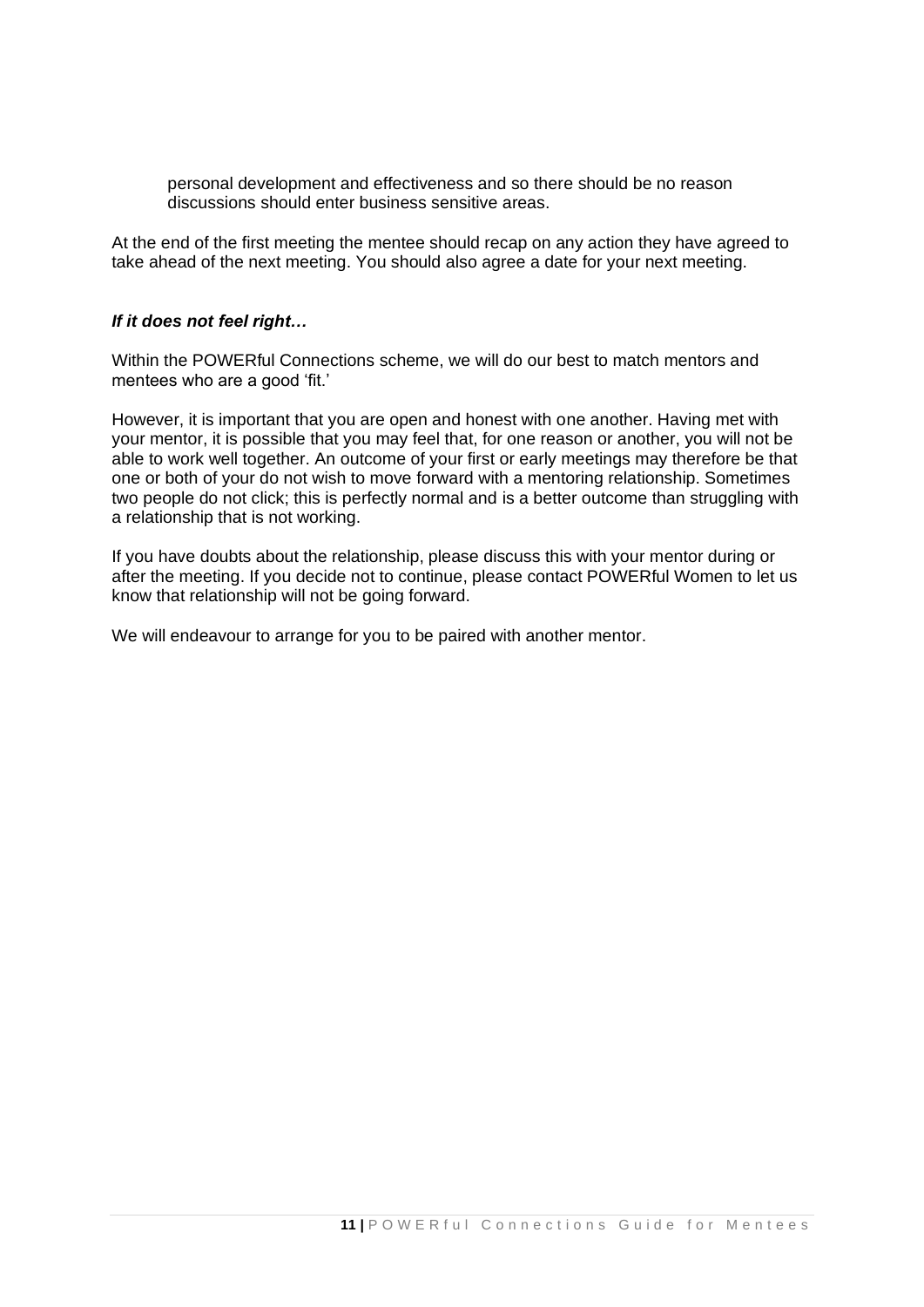### **Moving forward**

### *Developing your discussions*

Ideally no topic should be off limits during mentoring sessions, and as a mentee you should expect to be challenged as well as supported.

The issues you decide to work on together should fall out of your discussions as your relationship builds over time. Often, they will be about

- building confidence in particular areas
- determining your options in each situation and managing consequences
- making tough decisions, and strategies for maximising your success in the pathways you choose
- creating new opportunities and broadening your CV
- making the most of your strengths and working on your perceived weaknesses

At the end of each meeting, you should recap on the issues that have been raised and any actions agreed.

### *Action planning*

In the confusing words of Yogi Berra, *'if you do not know where you are going, you might wind up somewhere else!'*

Ideally you should begin working on an action plan with your POWERful Connections mentor from the beginning of the process.

Action plans are an intrinsic part of leadership and business management and so will be familiar to most people at varying levels of complexity. In terms of your personal and professional development they are not set in stone but can give focus to your activities and help you identify gaps you need to fill to move forward, as well as helping you to commit to actions within a timescale.

At its simplest, your action plan will be a simple statement of your objectives, broken down into sub objectives, as necessary. You then need to identify the steps you will need to take to get there – your strategy – prioritise and set dates.

Your overall goals will need to be realistic and achievable, and it may be useful to map out several paths to your goals. It can also be helpful to make a note of problems you feel that you might face and how you will overcome them, which may in turn help you identify further actions which need to be included.

You should review progress and seek to refine your action plan at each meeting with your POWERful Connections mentor.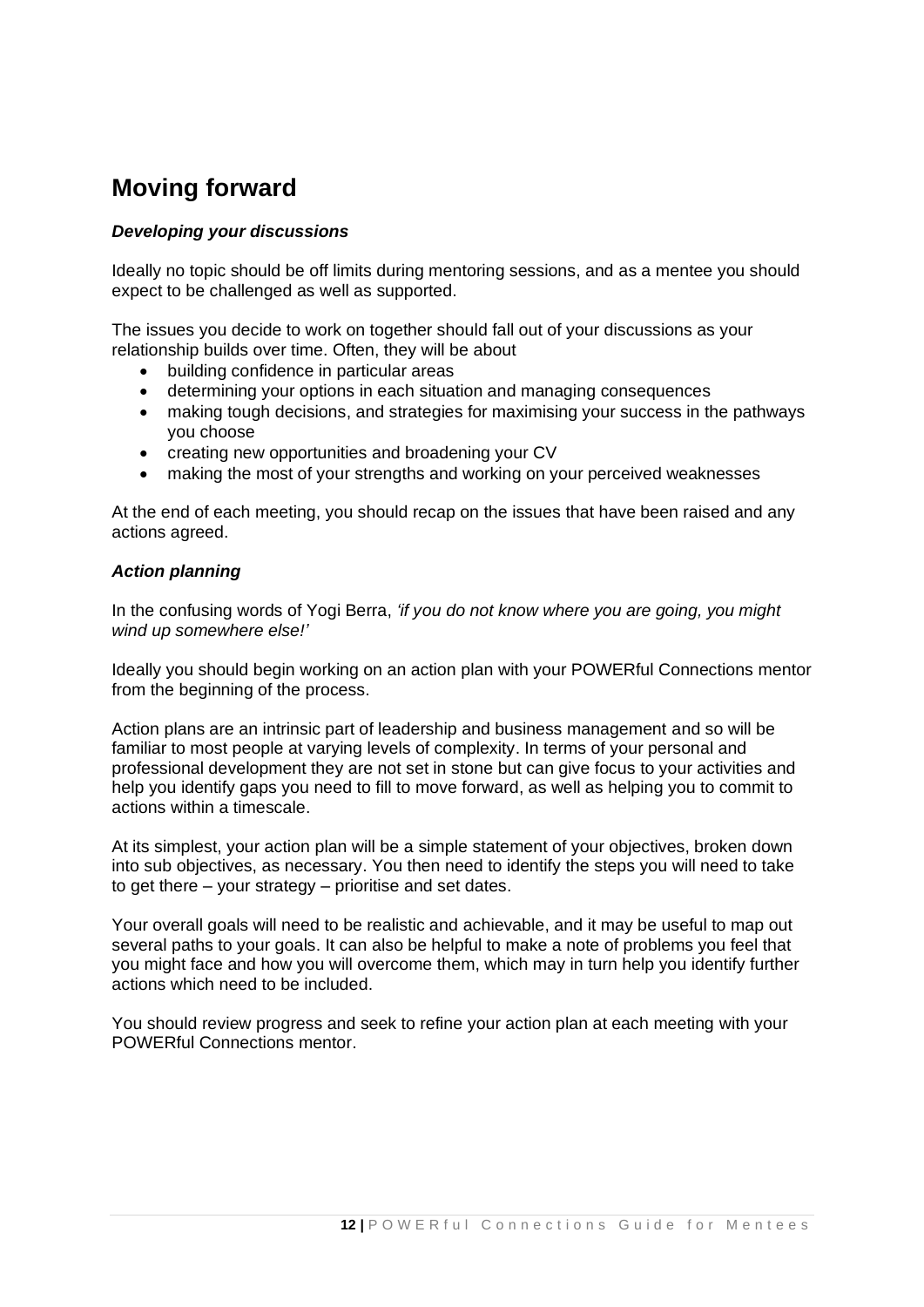# **Wrapping it up**

POWERful Connections brings the most senior people in energy together with those aspiring to join the top table within the next 5 years for 6-9 months of one-to-one support.

At the end of the programme, it will be very much down to you and your POWERful Connections mentor to decide whether you will continue to stay connected in any way. Some mentors and mentees will decide to draw at least the more formal part of their relationship to a close at the end of the six-to-nine-month period, but we hope that most mentors and mentees will stay in touch and that mentors will continue to follow their mentees careers and celebrate in their successes.

At the final meeting, you should review your progress with your mentor and agree the action points you will take forward after the relationship has ended.

As part of our evaluation of the scheme, the POWERful Women team will ask you to complete a short questionnaire to ask for your feedback on the programme. We will also contact you twelve months after completing the programme to see how your career has moved on.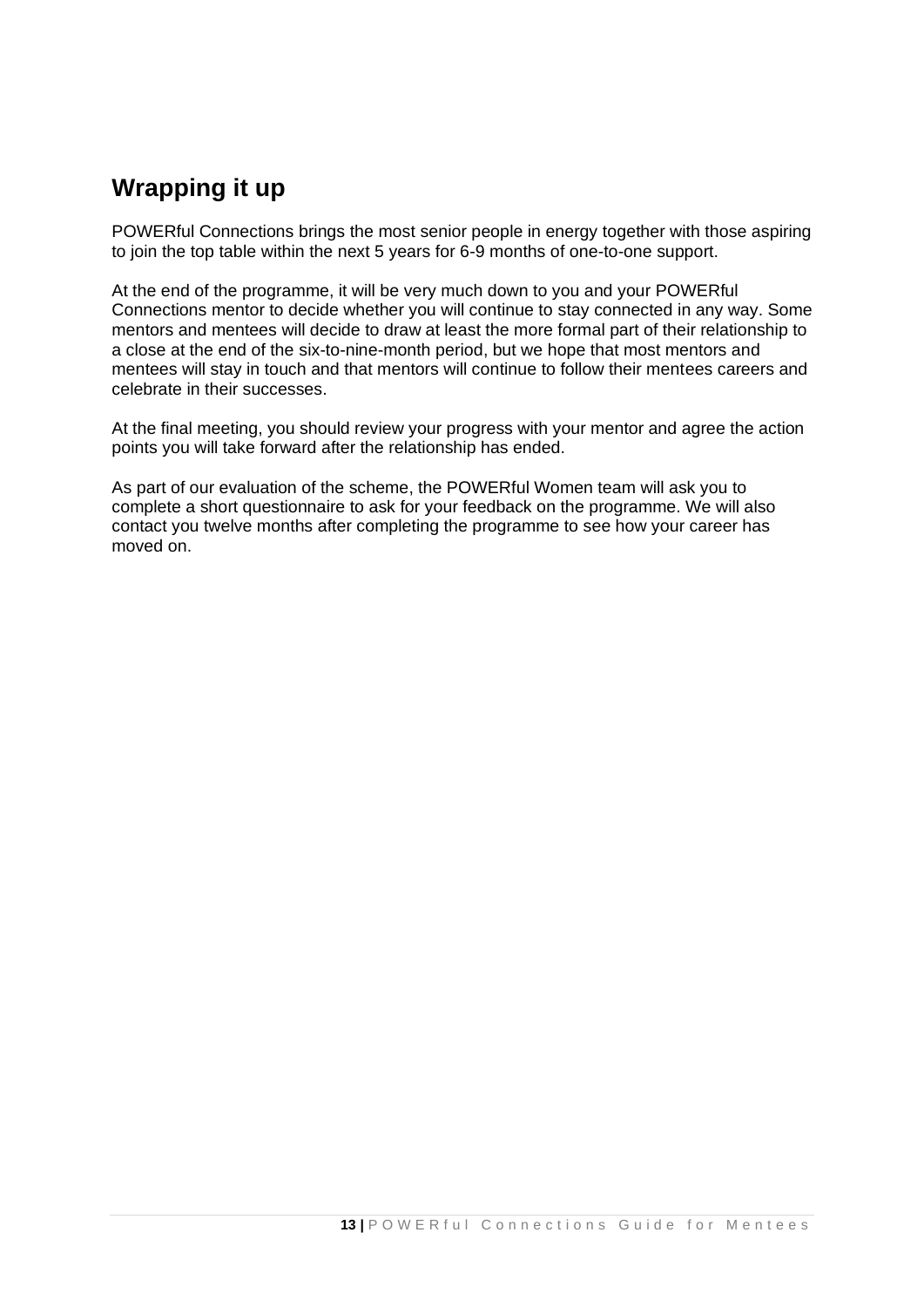### **More about mentoring - useful resources**

There is a wealth of information on mentoring currently available. We have found the following publications and websites helpful in the preparation of this guide.

The Mentoring Pocket Book – Geoff Alred and Bob Garvey The Art of Mentoring - Mike Pegg A Practical Guide to Mentoring - David Kay and Roger Hinds Mentoring Works!<http://mentoring-works.com/>